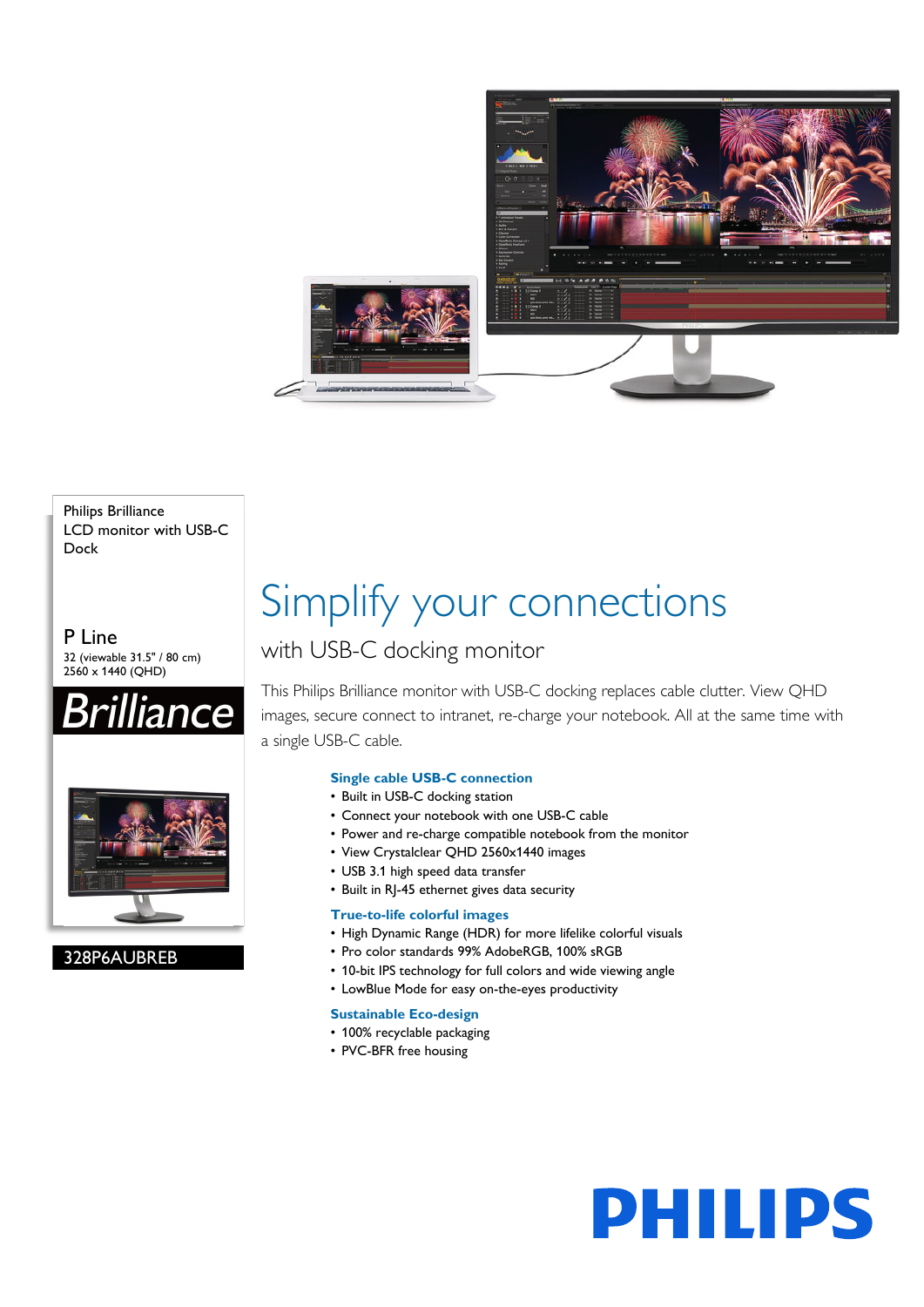## **Highlights**

### **Built in USB-C docking station**



This Philips display features a built-in USB type-C docking station with power delivery. Its slim, reversible USB-C connector allows for easy, one-cable docking. Simplify by connecting all your peripherals like keyboard, mouse and your RJ-45 Ethernet cable to the monitor's docking station. Simply connect your notebook and this monitor with a single USB-C cable to watch high-resolution video and transfer super-speed data, while powering up and re-charging your notebook at the same time.

### **Power & re-charge notebook**

This monitor features a built in USB-C connector which meets USB Power Delivery standard. With intelligent and flexible power management, you can now power up and or re-charge your compatible\* Notebook directly from the Monitor using a single USB-C cable.

### **Crystalclear QHD images**

These Philips screens deliver Crystalclear, Quad HD 2560x1440 or 2560x1080 pixel images. Utilizing high performance panels with high density pixel count, enabled by high bandwidth sources like Displayport, HDMI, Dual link DVI, these new displays will make your images and graphics come alive. Whether you are demanding professional requiring extremely detailed information for CAD-CAM solutions, using 3D graphic applications or a financial wizard working on huge spreadsheets, Philips displays will give you Crystalclear images.

### **High Dynamic Range (HDR)**



High Dynamic Range delivers a dramatically different visual experience. With astonishing brightness, incomparable contrast and captivating color, images come to life with much greater brightness while also featuring much deeper, more nuanced darks. It renders a fuller palette of rich new colors never before seen on display, giving you a visual experience that engages your senses and inspires emotions.

### **AdobeRGB**



Typical color

Adobe RGB

Meeting professional industry-standard color, this monitor offers Adobe 99% and 100% sRGB color spectrum. The enhanced color rendering range of Adobe RGB makes it ideal for professional photo and video editing, animation, or work with color-critical projects. You can now be confident that your color is consistent and true to the original image.

### **10-bit IPS display technology**



This Philips monitor uses a native 10-bit wide view angle display. This enables you to view















Ethernet

consistent and smooth images with a color depth of 1.07 billion colors, vs an 8-bit display which is limited to only 16 million possible colors. With a suitable graphics card and appropriate software, you can now work on your color critical professional work with ease.

### **LowBlue Mode**



Studies have shown that just as ultra-violet rays can cause eye damage, shortwave length blue light rays from LED displays can cause eye damage and affect vision over time. Developed for wellbeing, Philips LowBlue Mode setting uses a smart software technology to reduce harmful shortwave blue light.

### **Sustainability**

Philips is committed to use sustainable, ecofriendly materials across its monitor range. All body plastic parts, metal chassis parts and packing materials use 100% recyclable materials. In selected models, we utilize >= 65% Post-Consumer Recycled plastics, ensuring reduction in waste. Strict adherence to RoHS standards ensure substantial reduction or elimination of toxic substances like Lead and Mercury. Our display housing is made up of PVC/BFR free material. For more information, please visit Philips @ http:// www.asimpleswitch.com/global/ to learn more.